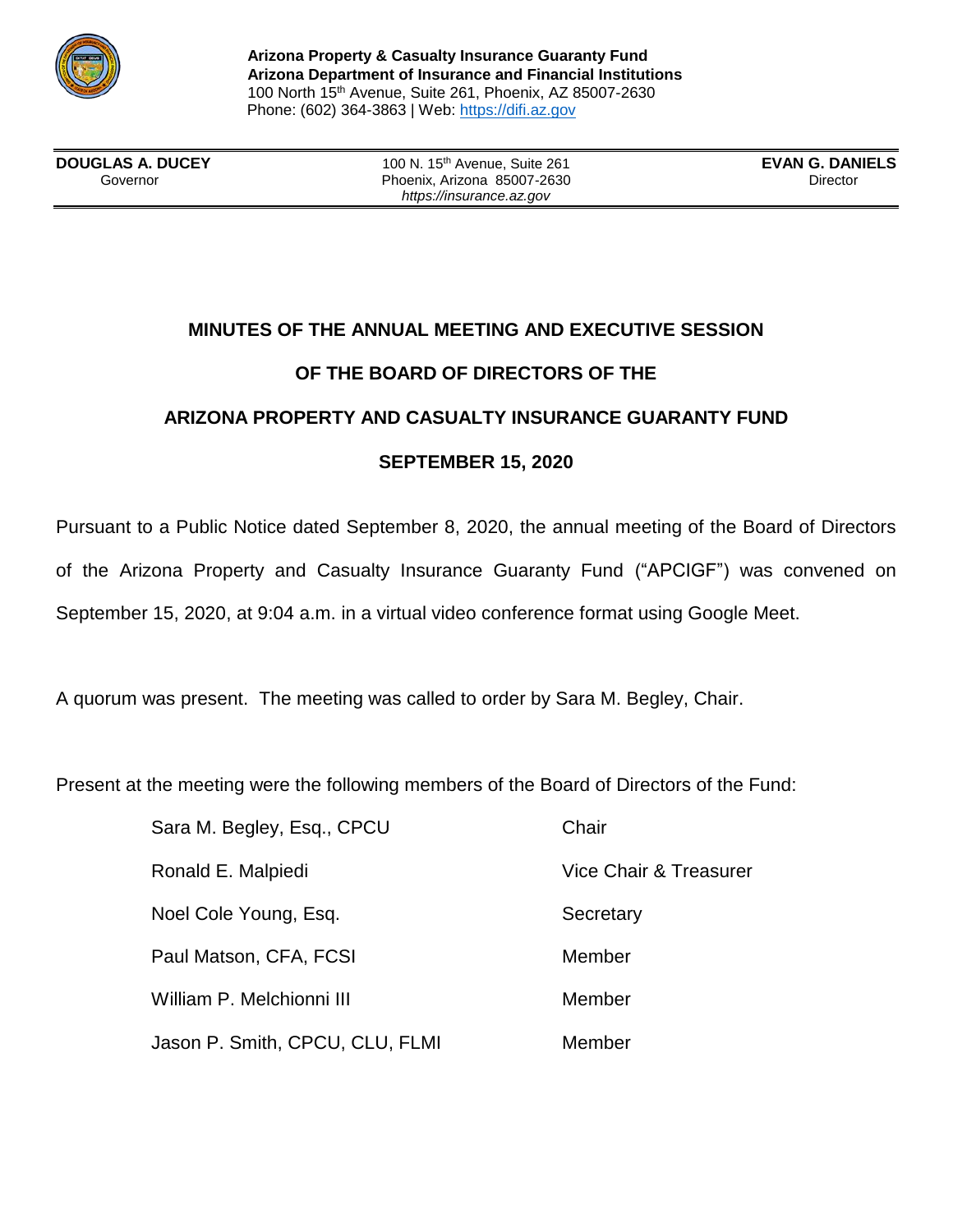Also present at the meeting were:

| Evan G. Daniels        | <b>DIFI Director</b>                   |
|------------------------|----------------------------------------|
| Ryan Talamante, Esq.   | Van Cott & Talamante                   |
| <b>Lynette Evans</b>   | <b>Assistant AZ Attorney General</b>   |
| <b>Kurt Regner</b>     | <b>DIFI Financial Affairs Division</b> |
| Jennifer Tewhill       | John C. Todd II, P.C.                  |
| Tom O'Malley           | Wells Fargo Bank                       |
| Marie Souza            | <b>APCIGF Controller</b>               |
| <b>Christine Cohen</b> | <b>APCIGF Claims Manager</b>           |
| Lori D. Nestor         | <b>APCIGF Executive Director</b>       |

The following matters were discussed, considered and decided at the meeting:

# **ITEM #1. ANNOUNCEMENT CONCERNING ANTI-TRUST COMPLIANCE POLICY AND CONFLICTS OF INTEREST.**

Sara M. Begley, Chair of the Board, announced the meeting would be conducted in accordance with the Anti-Trust Compliance Policy adopted September 20, 2006 by the APCIGF Board of Directors. The Chair also announced the meeting would be conducted in compliance with Arizona law (A.R.S. §§ 38-501 - 38-511) concerning the disclosure of conflicts of interest with regard to any matter before the Board of Directors for consideration.

### **ITEM #2. APPROVAL OF PREVIOUS MINUTES**

Upon a motion made by Vice Chair Ron Malpiedi and seconded by Director Bill Melchionni, the minutes of the Meeting of the Board of Directors held March 10, 2020 were unanimously approved as previously circulated.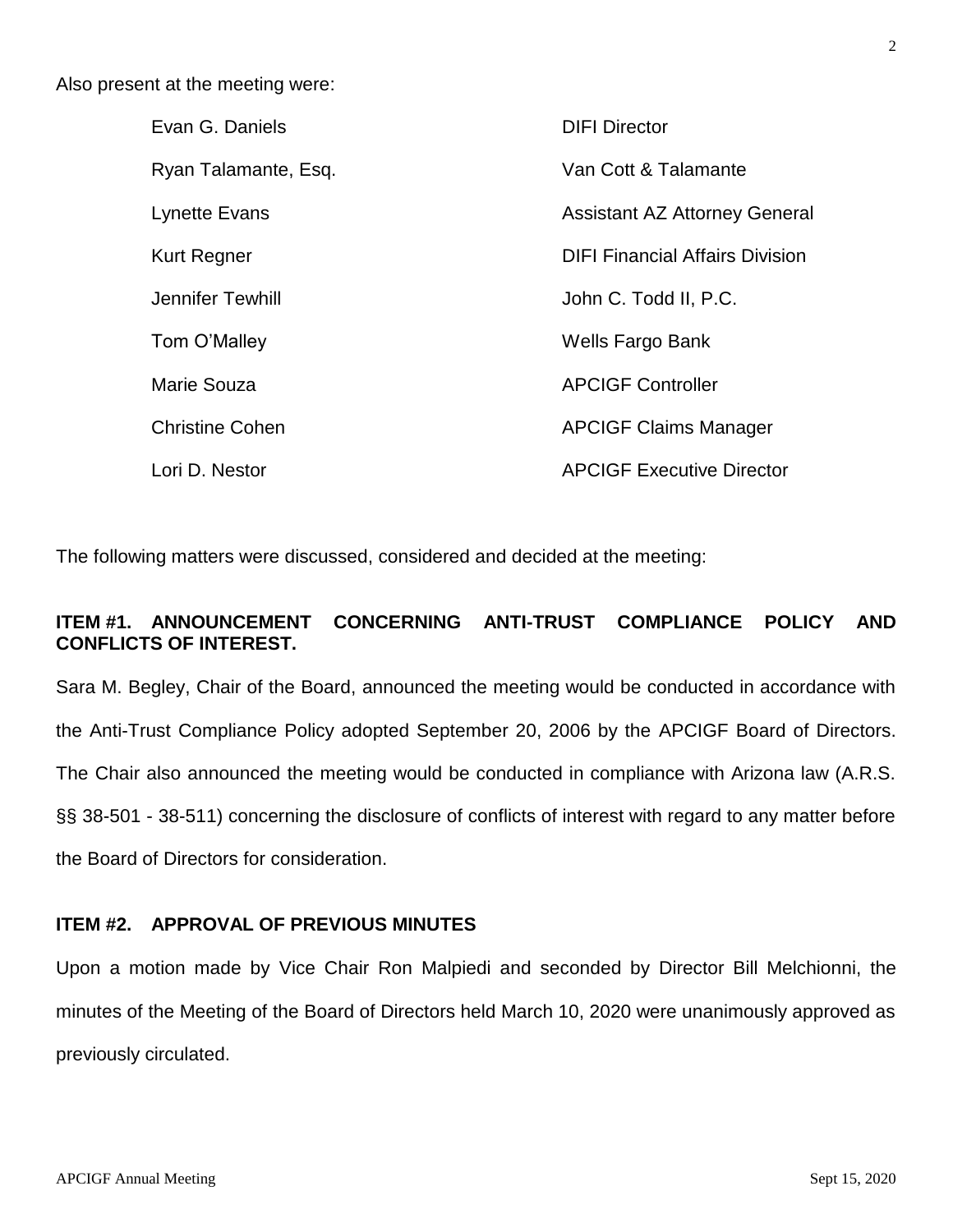# **ITEM #3. EXECUTIVE SESSION TO CONFER WITH LEGAL COUNSEL CONCERNING ISSUES IN CONNECTION WITH ITEMS REFERENCED IN THE NOTICE AND AGENDA.**

Upon a motion made by Vice Chair Malpiedi and duly seconded by Secretary Noel Young, the Board voted unanimously to move into Executive Session at 9:06 a.m. to confer with legal counsel. Counsel for APCIGF, Ryan Talamante, was present and provided legal advice to the Board regarding issues between APCIGF and the Special Fund of the Industrial Commission of Arizona (ICA) concerning the allocation of receivership recoveries. Upon a motion made by Vice Chair Malpiedi and seconded by Secretary Young, the Board voted unanimously to adjourn the Executive Session at 10:03 a.m. and the public was invited to rejoin the virtual meeting.

Following Executive Session, a motion was made by Vice Chair Malpiedi and seconded by Secretary Young that counsel would proceed as discussed in the executive session. The motion passed unanimously.

#### **ITEM #4. REPORT CONCERNING DETECTION AND PREVENTION OF INSOLVENCIES.**

The Chair recognized Kurt Regner, Assistant Director of the DIFI Financial Affairs Division (FAD), who gave a report concerning the detection and prevention of insolvencies. Mr. Regner indicated that APCIGF has provided financial assistance to FAD for the continuing education of its examiners and analysts in the past. This continuing education is critical to DIFI for maintaining its accreditation by the NAIC, and is essential to its ability to detect insolvency and thereby avert exposure to APCIGF and its members. FAD professional staff have typically attended the Society of Financial Examiners (SOFE) Career Development Seminar, and the cost to attend is generally shared between APCIGF and the Arizona Life and Disability Insurance Guaranty Fund (ALDIGF). Mr. Regner reported that APCIGF's cost for 3 examiners to attend the virtual seminar this year was \$1,112.50, and attendance had been approved by Executive Director Lori Nestor. Executive Director Nestor then asked that the board ratify her decision to pay the SOFE registration costs, and the Board did so unanimously.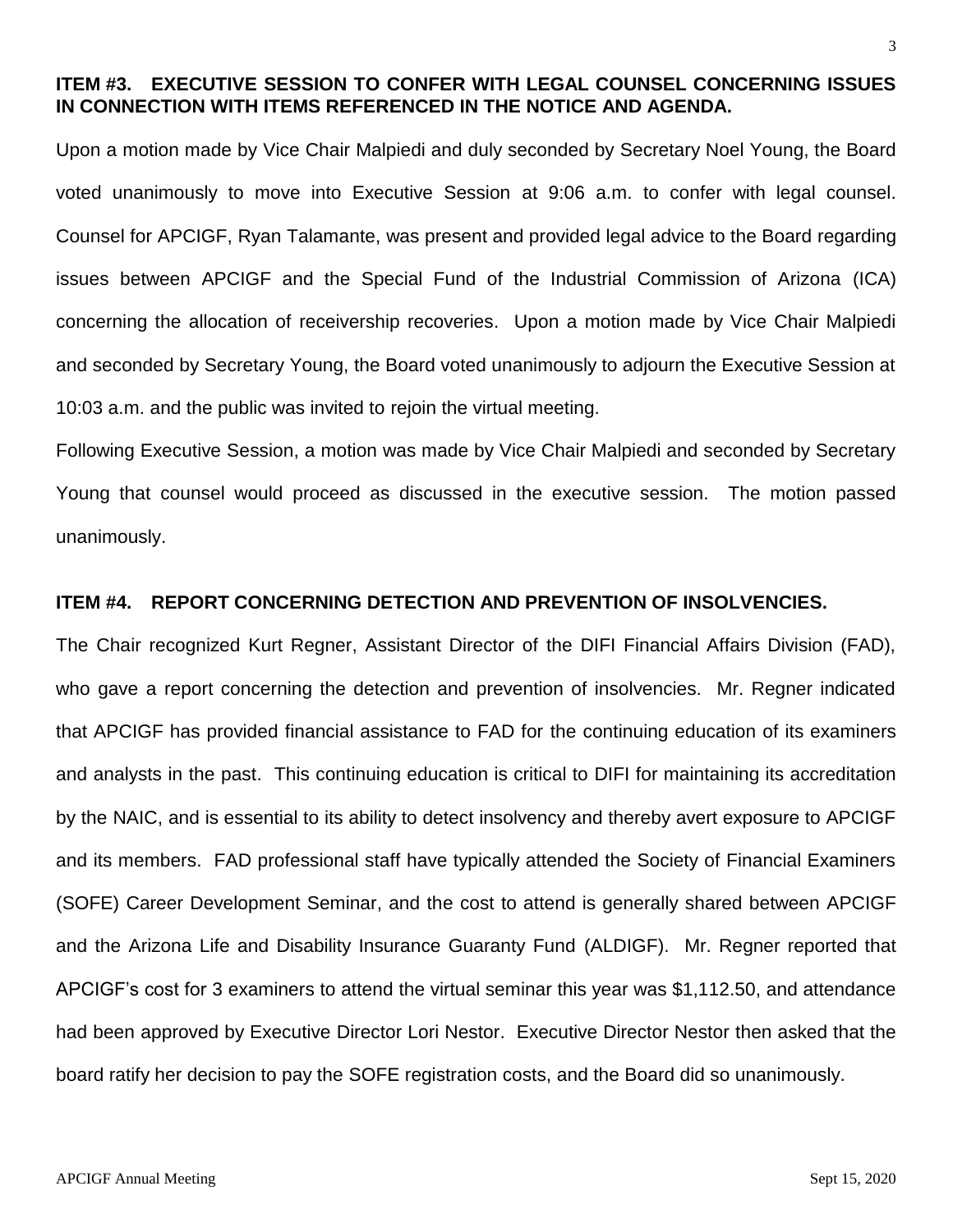Mr. Regner further reported that FAD has increased their ongoing financial surveillance efforts in response to the Coronavirus pandemic. Response to a questionnaire sent to all domestic carriers indicates that all have been impacted in some way, whether financially or otherwise. Although the ultimate impact of the pandemic is unknown, there are no solvency concerns at this time.

## **ITEM #5. EXECUTIVE SESSION TO RECEIVE INFORMATION ABOUT THE FINANCIAL CONDITION OF ONE OR MORE MEMBER INSURERS.**

There being nothing to report with respect to the financial condition of member insurers, the Chair did not call the Board into Executive Session for that purpose.

#### **ITEM #6. ELECTION OF OFFICERS AND APPOINTMENT OF STANDING COMMITTEES.**

Having recently elected officers and appointed standing committees at the Meeting of the Board of Directors on March 10, 2020, the Chair elected to defer this item at this time. The Chair also indicated that Executive Director Nestor continues to work with the Director and the Governor's Office to fill vacancies on the Board.

#### **ITEM #7. FINANCIAL REPORT AND ANY RELATED MATTERS.**

**A.** The Chair recognized Executive Director Nestor, who introduced Jennifer Tewhill of the auditing firm of John C. Todd II, P.C. Ms. Tewhill reported regarding the results of the independent financial audit of the APCIGF financial statement for the year ending December 31, 2019. She indicated that the audit resulted in a clean opinion. Director Matson asked about reference to "the District" on page 15 of the Independent Financial Report, and Ms. Tewhill clarified that the report should refer to the "The Fund" there instead. She clarified that the information in those paragraphs does pertain to the APCIGF audit. Director Matson asked that future reports also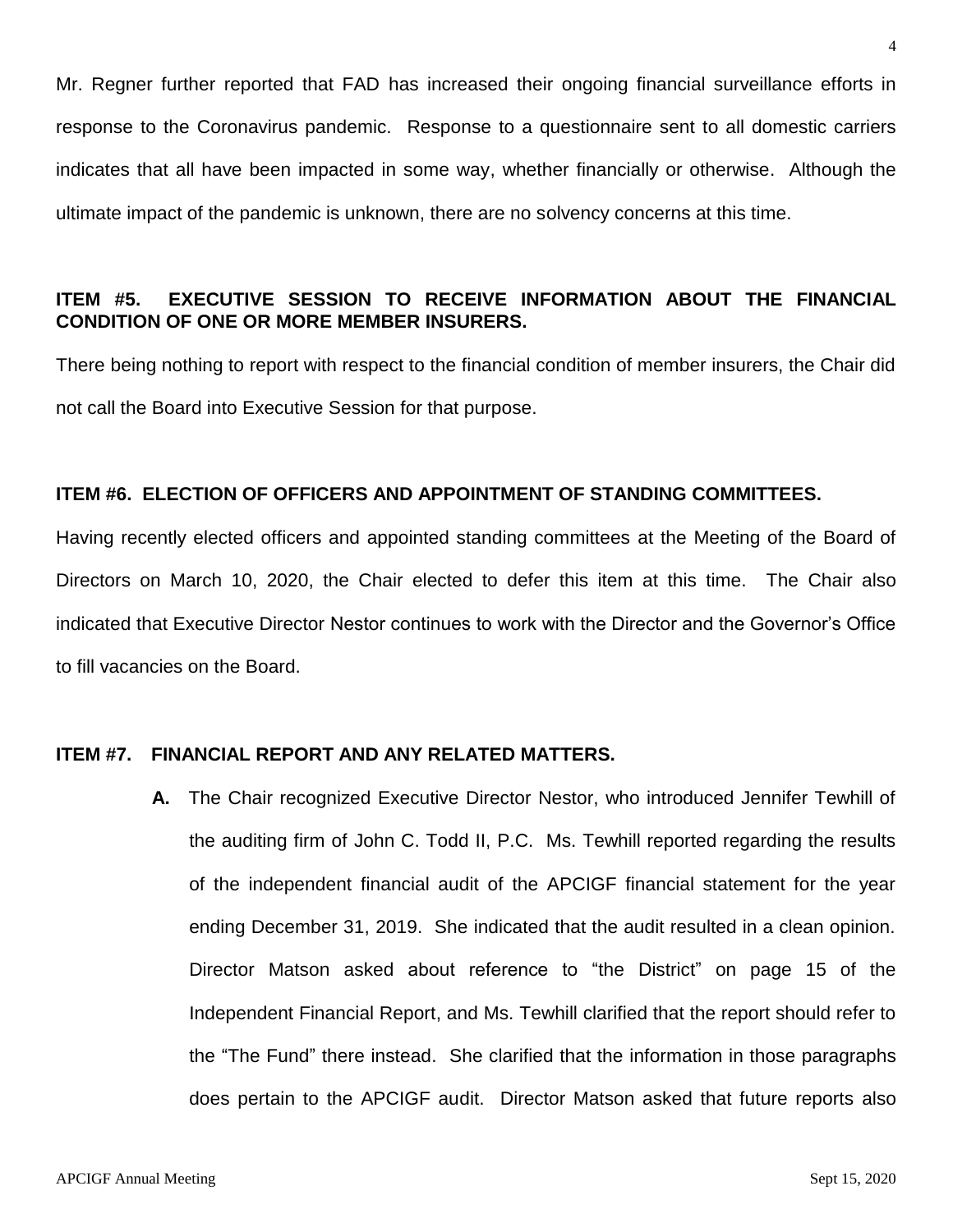specify which rates mentioned there are employer contribution rates and which are ACR rates for rehired employees.

Ms. Tewhill advised that the Report on Internal Controls over Financial Reporting & Compliance presented two material weaknesses in internal control that likely resulted from the recent change in the Executive Director position. During the time period audited, workers' compensation check registers were not always reviewed or maintained as they normally were, and the Executive Director's check log was not maintained. Vice Chair Malpiedi asked whether testing of the transactions was done as part of their study. Ms. Tewhill confirmed that it was, and no discrepancies were found. She explained that there was no concern of fraud of inappropriate payments, but that the processes simply fell through the cracks during the change in Executive Directors. No other deficiencies were identified, and no difficulties or disagreements with management were encountered.

**B.** Executive Director Nestor then recognized Tom O'Malley of Wells Fargo Asset Management who presented reports on the performance of the APCIGF investment portfolios through August 30, 2020. Mr. O'Malley reported that 2020 has been incredibly volatile where interest rates are concerned and the performance of both portfolios reflects lower performance than normal as a result. Credit quality remains high at AAA, but rates were driven down in or around March by the dramatic response of the stock market and Federal Reserve to the Coronavirus pandemic. Mr. O'Malley indicated that the results of the pandemic's impact are anticipated to continue through late 2021 or into 2022, with only modest change in treasury rates anticipated over the next 5 years. The Chair asked whether Mr. O'Malley recommended doing anything differently. He suggested additional communication to discuss short term liabilities and any potential adjustments where appropriate.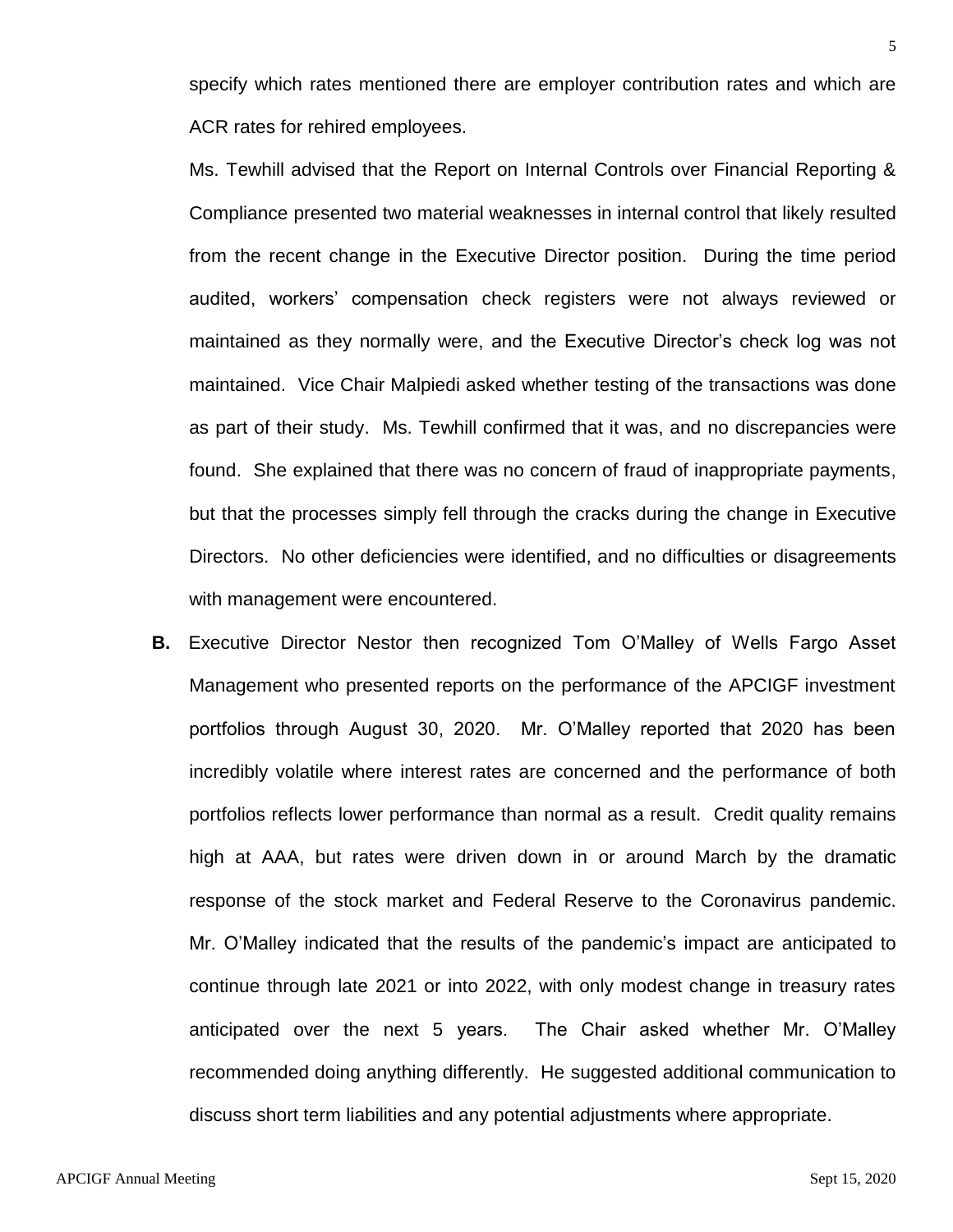- **C.** The Chair again recognized Executive Director Nestor, who discussed the financial condition of APCIGF and presented a Balance Sheet, Profit & Loss YTD Comparison and Budget Performance statement as of July 31, 2020. Copies of the financial statements are attached as exhibits.
- **D.** The Chair then recognized Ms. Nestor who advised that the Arizona Auditor General reported no negative or reportable findings as a result of their review of APCIGF's financial statements with respect to the State of Arizona's FY19 CAFR.

#### **ITEM #8. CLAIMS ACTIVITY AND RELATED MATTERS.**

The Chair recognized APCIGF Claims Manager, Christine Cohen, who reported regarding claims activity through August 30, 2020. Claim reports for each of the three accounts are attached.

**A.** The Chair recognized APCIGF Claims Manager, Christine Cohen, who reported that the largest change to the Auto Account resulted from the insolvency of Gateway Insurance Company in June, 2020. Approximately 56 claims were referred to APCIGF as a result, 16 of which are in litigation. Ms. Cohen further advised that Gateway affiliated companies American Service Insurance Company (ASI) and American Country Insurance Company (ACIC) were also declared insolvent in August 2020. ACIC was not licensed in Arizona, but ASI was. Three were referred to APCIGF as a result of that insolvency.

**B.** Ms. Cohen reported that the largest exposure to the All Other Account arises from medical malpractice claims referred to APCIGF from the Capson Physicians Insurance insolvency. She explained that 2 of the remaining files could present potential exposure to APCIGF limits, but that most of the claims should be resolved by 2021.

**C.** Ms. Cohen reported that claims covered by the Workers' Compensation Account continue to be processed by Integrion Group on behalf of APCIGF. She indicated that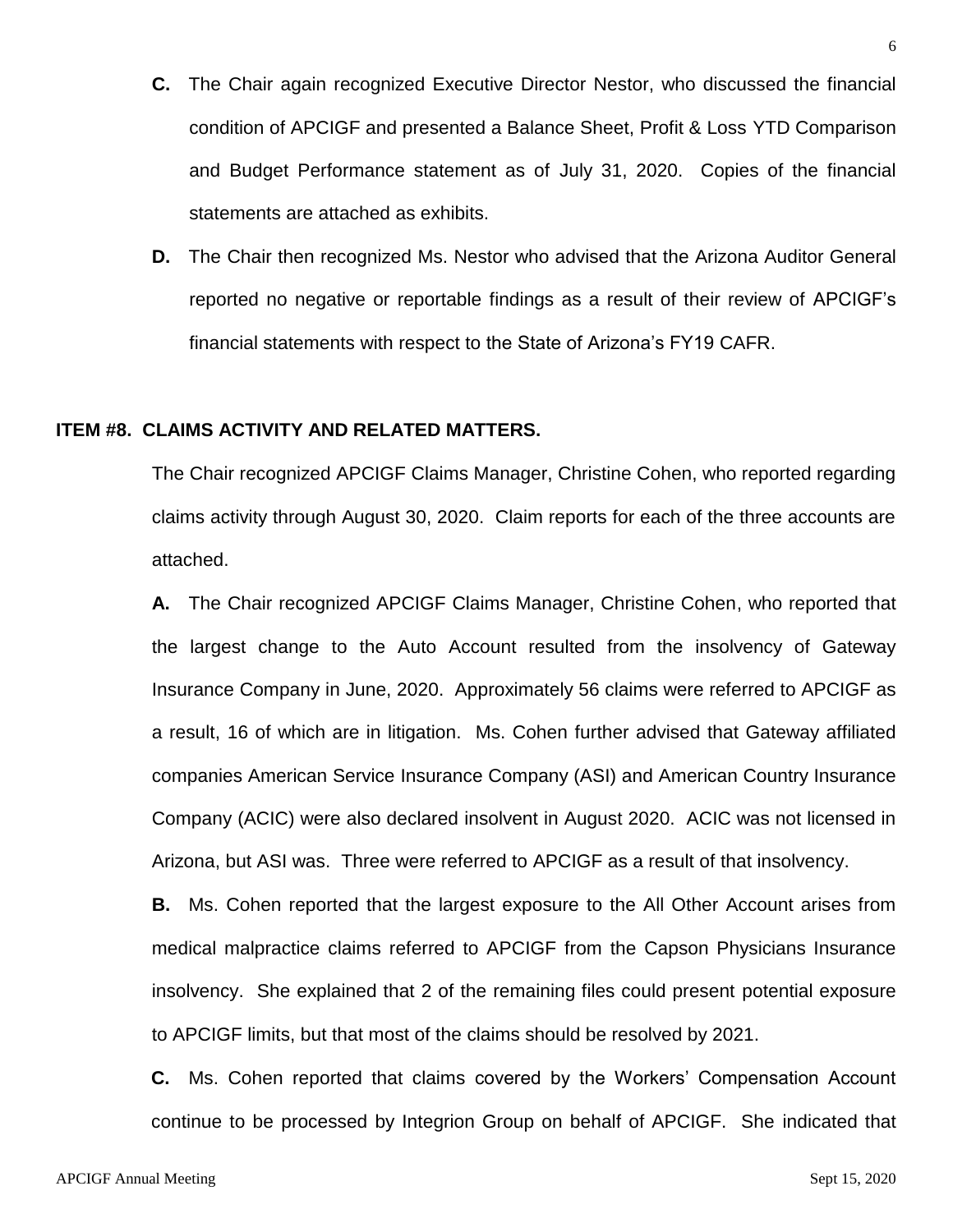she believes current reserves are adequate, but implementation of process improvements may result in some necessary reserve adjustments.

**D.** Ms. Cohen then reported that APCIGF was unable to renew a contract for claim software with Lightspeed Data Solutions due to complications with the State Procurement Department. She advised that APCIGF is examining its needs and reviewing software alternatives in the marketplace as a result, as the recent pandemic has emphasized the need for modern systems. Executive Director Nestor confirmed that APCIGF continues to pay Lightspeed monthly, but a contract will be needed in the near future. The Chair asked whether staff is coordinating with the NCIGF in these efforts. Executive Director Nestor confirmed that such coordination will continue to be undertaken so that APCIGF ensures the ability to remain active in and communicate with the Guaranty Fund community effectively.

#### **ITEM #9. REPORT OF EXECUTIVE DIRECTOR.**

A. The Board recognized Executive Director Nestor who provided an update regarding changes to the APCGIF basis of accounting from modified cash to full accrual. She reported that additional bids for CPA help were sought following the last APCIGF meeting, with Eide Bailly remaining the most economical bidder. Eide Bailly was retained to assist with the conversion as a result, and it is anticipated that work will conclude once the December 31, 2020 financial statements are completed and APCIGF staff is trained. The Chair asked for information regarding the cost of the conversion. Executive Dir Nestor advised that interim billing had not yet been received, however, the total amount proposed by Eide Bailly was \$35,000.

Ms. Nestor also reported that APCIGF has been reclassified to a GASB Component Unit of DIFI rather than primary state government. As a result, APCIGF and ALDIGF